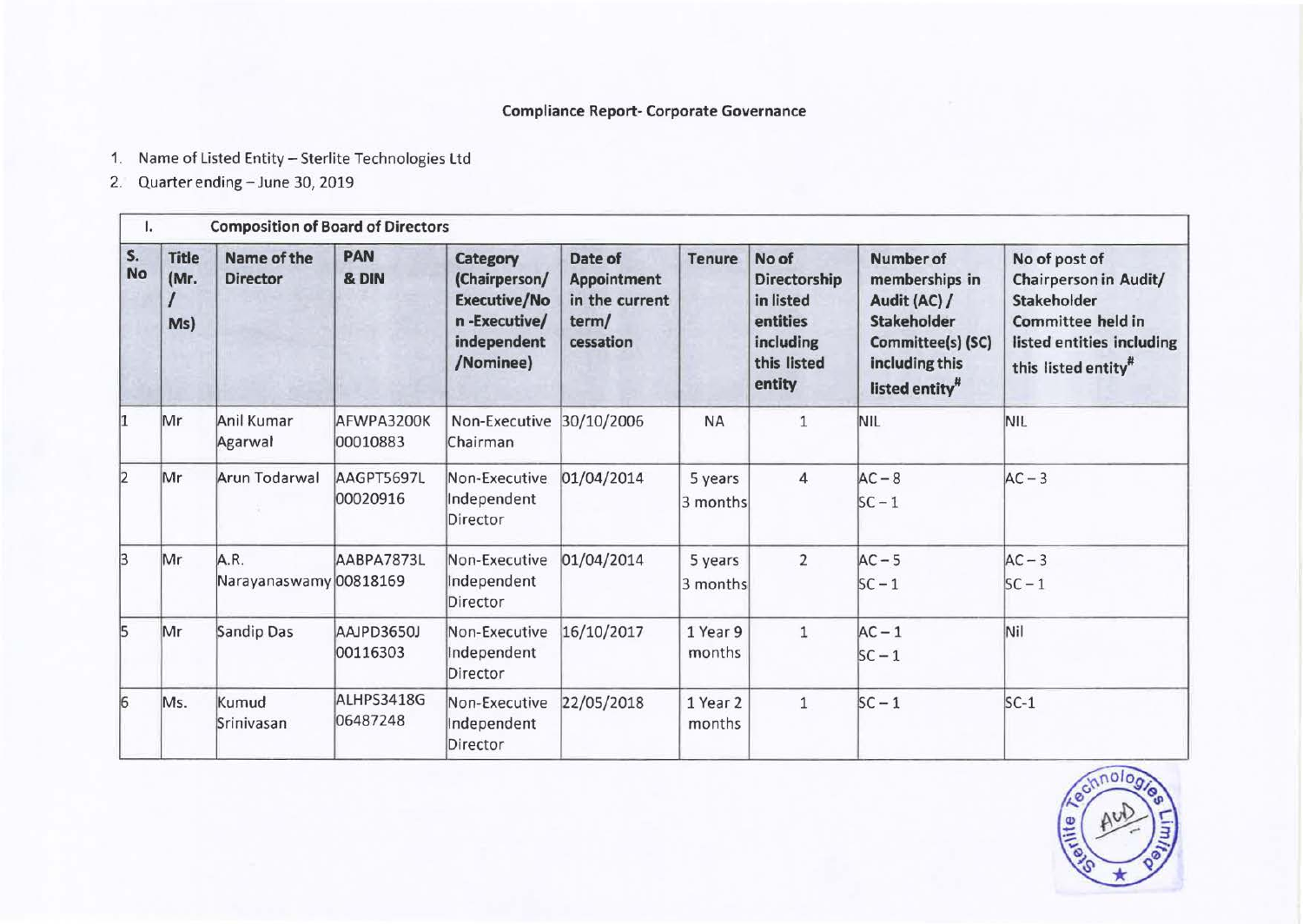| 17 | Mr | Pravin Agarwal ADCPA9816F Executive     | 00022096                         | Director | 30/10/2015 | <b>NA</b>                                                                                  | $\mathbf{1}$             | $AC - 2$<br>$SC - 2$                                                | Nil                                                                                                                                  |
|----|----|-----------------------------------------|----------------------------------|----------|------------|--------------------------------------------------------------------------------------------|--------------------------|---------------------------------------------------------------------|--------------------------------------------------------------------------------------------------------------------------------------|
| 8  | Mr | Anand Agarwal ACNPA6974C Executive      | 00057364                         | Director | 30/07/2015 | <b>NA</b>                                                                                  | $1\,$                    | Nil                                                                 | Nil                                                                                                                                  |
|    | Mr | Pratik Agarwal ADYPA7745D Non-Executive | 03040062                         | Director | 26/04/2013 | <b>NA</b>                                                                                  | $\mathbf{1}$             | $AC - 2$<br>$SC - 1$                                                | Nil                                                                                                                                  |
|    | П. | listed or not are considered.           |                                  |          |            |                                                                                            |                          |                                                                     | # For the purpose of membership of Committees, Audit and Stakeholder Committee memberships held in Public Limited Companies, whether |
|    |    |                                         | <b>Composition of Committees</b> |          |            |                                                                                            |                          |                                                                     |                                                                                                                                      |
|    |    | <b>Name of Committee</b>                |                                  |          |            | <b>Name of Committee</b><br>members                                                        |                          |                                                                     | Category (Chairperson/Executive/Non-<br>Executive/independent/Nominee)                                                               |
|    |    | 1. Audit Committee                      |                                  |          |            | 2. Mr. Pravin Agarwal<br>3. Mr. Arun Todarwal<br>4. Mr. Sandip Das                         | 1. Mr. A.R.Narayanaswamy | Executive<br>Non-Executive Independent<br>Non-Executive Independent | Chairman; Non-Executive Independent                                                                                                  |
|    |    | 2. Nomination & Remuneration Committee  |                                  |          |            | 1. Mr. Sandip Das<br>3. Mr. Arun Todarwal                                                  | 2. Mr. A.R.Narayanaswamy | Non-Executive Independent<br>Non-Executive Independent              | Chairman; Non-Executive Independent                                                                                                  |
|    |    | 3. Risk Management Committee            |                                  |          |            | 1. Mr. Sandip Das<br>2. Mr. Pravin Agarwal<br>3. Mr. Anand Agarwal<br>4. Mr. Anupam Jindal |                          | Non-Executive Independent<br>Executive<br>Executive<br>Member       |                                                                                                                                      |
|    |    | 4. Stakeholders Relationship Committee' |                                  |          |            | 2. Mr. Pravin Agarwal<br>3. Mr. Arun Todarwal<br>4. Mr. Sandip Das                         | 1. Ms. Kumud Srinivasan  | Executive<br>Non-Executive Independent<br>Non-Executive Independent | Chairperson; Non-Executive Independent<br>chnolog                                                                                    |

 $\left(\frac{1}{2} \left(\frac{1}{2} + \frac{1}{2}\right)\right)$ 

 $\sim$   $\degree$ \* -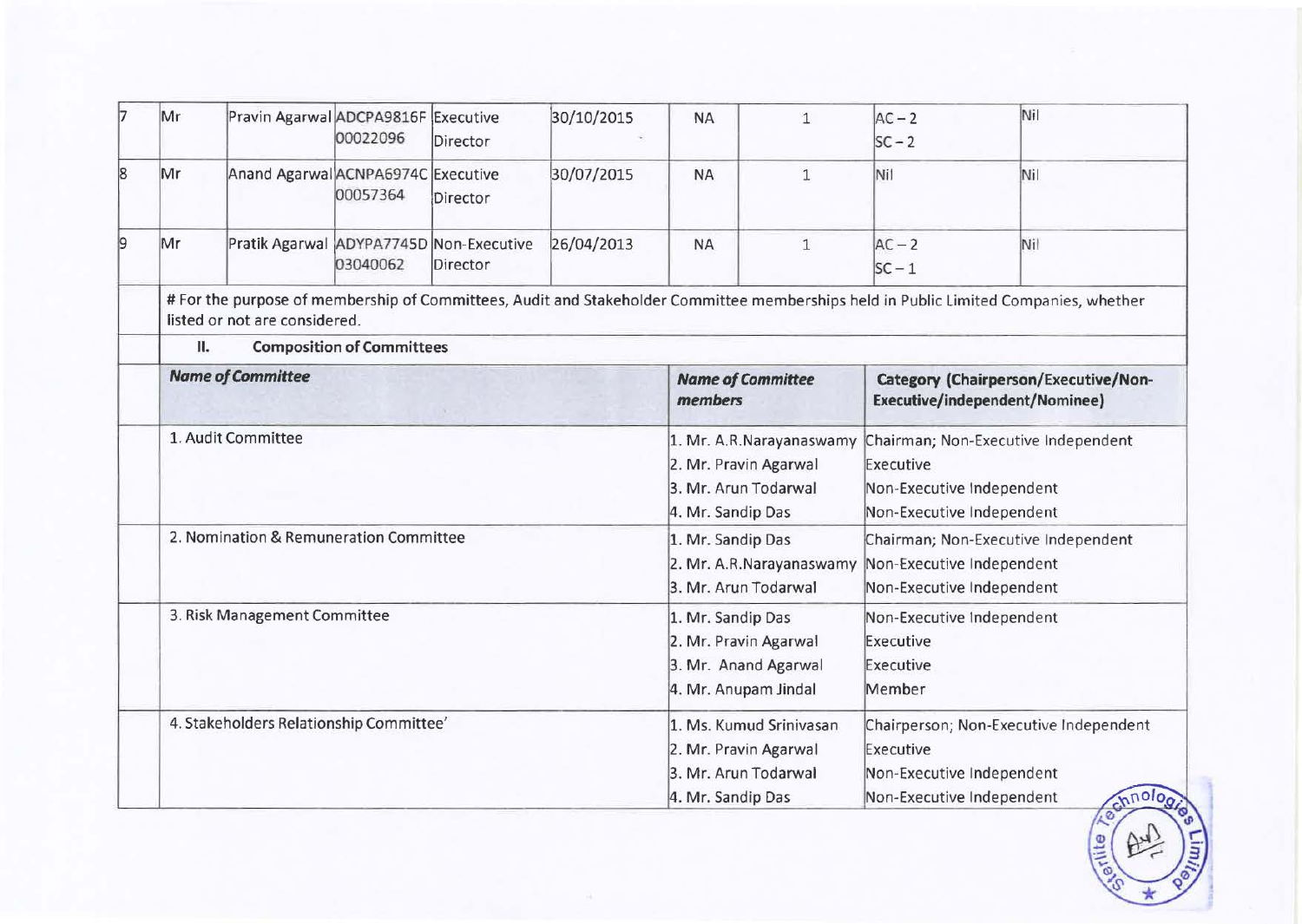| Date(s) of Meeting (if any) in the<br>previous quarter         |                                                                                                                                                 | Date(s) of Meeting (if any) in the relevant quarter               | Maximum gap between any two<br>consecutive (in number of days)        |
|----------------------------------------------------------------|-------------------------------------------------------------------------------------------------------------------------------------------------|-------------------------------------------------------------------|-----------------------------------------------------------------------|
| January 24, 2019                                               | April 23, 2019                                                                                                                                  |                                                                   | 88                                                                    |
|                                                                |                                                                                                                                                 |                                                                   | (gap between January 24, 2019 to April 23,<br>2019                    |
| <b>Meeting of Committees</b><br>IV.                            |                                                                                                                                                 |                                                                   |                                                                       |
| Date(s) of meeting of the<br>committee in the relevant quarter | <b>Whether requirement of</b><br><b>Quorum met (details)</b>                                                                                    | Date(s) of meeting of the<br>committee in the previous<br>quarter | Maximum gap between any two<br>consecutive meetings in number of days |
| <b>Audit Committee Meeting</b>                                 |                                                                                                                                                 |                                                                   |                                                                       |
| April 23, 2019                                                 | Yes (below mentioned<br>members were present)<br>1. Mr. A.R.Narayanaswamy<br>2. Mr. Pravin Agarwal<br>3. Mr. Arun Todarwal<br>4. Mr. Sandip Das | January 24, 2019                                                  | 88<br>(gap between January 24, 2019 to April 23,<br>2019)             |

| Compliance status (Yes/No/NA)<br>Subject<br>Whether prior approval of audit committee obtained<br>Yes<br>Whether shareholder approval obtained for material RPT<br><b>NA</b><br>Whether details of RPT entered into pursuant to omnibus approval have been<br>Yes<br>reviewed by Audit Committee |       |
|--------------------------------------------------------------------------------------------------------------------------------------------------------------------------------------------------------------------------------------------------------------------------------------------------|-------|
|                                                                                                                                                                                                                                                                                                  |       |
|                                                                                                                                                                                                                                                                                                  |       |
|                                                                                                                                                                                                                                                                                                  |       |
|                                                                                                                                                                                                                                                                                                  | etite |
|                                                                                                                                                                                                                                                                                                  |       |

 $\sim$   $\degree$ \*